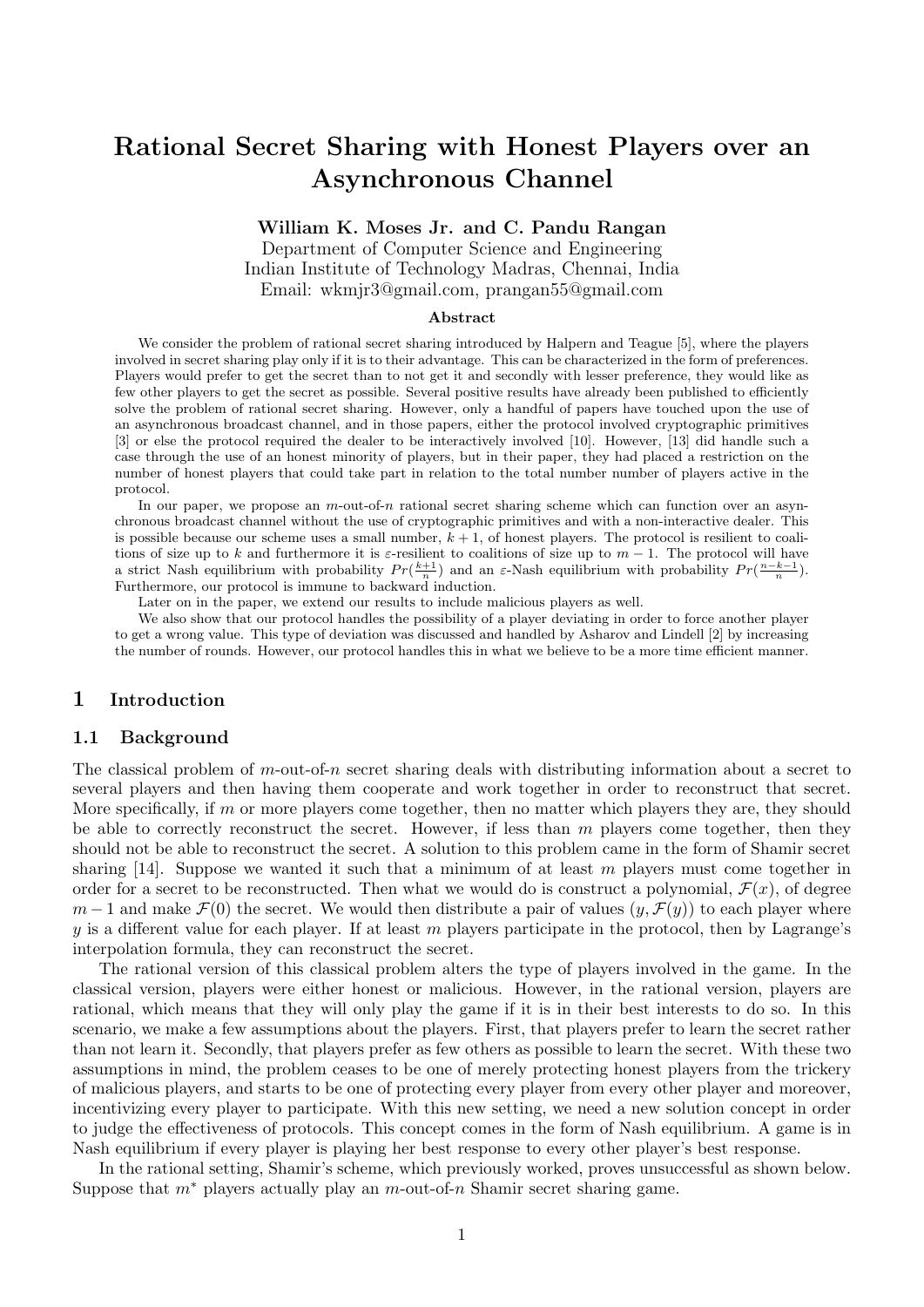#### If  $m^* < m$ , then Nash equilibrium. But the secret is not reconstructed.

If  $m^* = m$ , then not a Nash equilibrium. At this point, if a player decides not to send her share, then she ends up with everyone else's share and is able to reconstruct the secret while the others cannot. If  $m^* > m$ , then Nash equilibrium. Even if a player does not send her share, the remaining players would. However, this is unstable because if enough people decide not to send their share, then this case degenerates to the previous case where  $m^* = m$ , which is not a Nash equilibrium.

Due to the unstable Nash equilibrium when  $m^* > m$  and non-Nash equilibrium when  $m^* = m$ , it is ill advised to use Shamir's secret sharing as is in the rational setting. Several protocols have been devised to solve this problem  $[5, 4, 1, 10, 9, 8, 7, 6, 11, 13, 2, 3]$ , but only a handful have actually dealt with rational secret sharing using an asynchronous broadcast channel. These include Maleka et al.'s result [10] and Fuchsbauer et al.'s result [3], and Ong et al.'s result [13]. However, we contest that we can remove the interactive dealer [10] and cryptographic primitives [3] at the cost of assuming that a few of the participating players must be honest, but we believe that this is a reasonable assumption when the number is small, as in our scheme. This idea of assuming a small minority of honest players with a rational majority was first introduced by Ong et al. [13] and enabled them to obtain very strong results in rational secret sharing. They were able to also address the use of asynchronous broadcast channels, however their method differs from ours. Also, our protocol is able to handle coalitional deviations, which is one of the future directions of work mentioned in [13].

A rational secret sharing scheme consists of two algorithms, the dealer's algorithm and the player's algorithm. The dealer's algorithm is used to distribute shares to each of the players. In our scheme, the dealer's algorithm is only used once before the start of play. The player's algorithm is used by the players in order to interpret the information of their own shares as well as the information sent by other players and prescribes a set of actions to follow in order to progress the game. When we refer to the protocol in our paper, we are referring to the player's algorithm for the most part.

#### 1.2 Our results

Our protocol is an  $m$ -out-of-n secret sharing scheme which utilizes an asynchronous broadcast channel, involves a non-interactive dealer, and does not use any cryptographic primitives. Depending on the number of honest players  $k+1$  participating in the protocol, the protocol is resilient to coalitions of size up to and including k and furthermore it is  $\varepsilon$ -resilient to coalitions of size up to and including  $m-1$ . Choosing the right value of k really depends on how many honest players you believe to be active in the network and allows for a good tradeoff, more the number of players you believe play honestly, better the protection against coalitions.

In Asharov and Lindell's work [2], they talked about the concept of  $U_i^f$  $i<sub>i</sub>$ -independence of any player i and it's impossibility in the case of synchronous and asynchronous networks.  $U_i^f$  $\int_i^J$  of a player refers to the utility gained by the player i when deviating in order to force another player to obtain a wrong value as the secret.  $U_i^f$  $i<sub>i</sub>$ -dependence reflects how well a protocol deals with this utility of a player i. In order to handle  $U_i^f$  $i<sub>i</sub>$ -dependence in non-simultaneous channels, they proposed a mechanism wherein they add a number of completely fake rounds to the protocol. In the case of 2-out-of-2 secret sharing using their mechanism, if the second player tries to deviate and achieve  $U_i^f$  $i_i^J$  in a completely fake round, the first player will know and hence both players will achieve their respective  $U_i^-$ , i.e. the utility gained when a player does not get the secret. In this scenario, the second player stands to gain nothing from deviating in a completely fake round and the fact that she does not know which rounds are completely fake acts as a deterrent to her. The probability of deviating and fooling the other player becomes  $\frac{E(r)-f}{E(r)}$ , where f is the number of completely fake rounds and  $E(r)$  is the expected number of rounds (including the completely fake rounds). To achieve better protection, we need to increase the number of completely fake rounds in the protocol. This leads to a longer expected time. In our protocol, we can achieve the same sort of deterrent because despite a player's deviation, the honest players will always reveal the game to be real or fake. The only way that this will fail is if the deviating player manages to beat the authentication of the message. For information theoretic message authentication which uses  $\log \frac{1}{\beta}$  bits, the probability of beating the authentication is  $\beta$ . By trading off between linear time and logarithmic number of bits, we are able to handle the  $U_i^f$  $i<sub>i</sub>$ -dependence of any player i while reducing the expected running time of the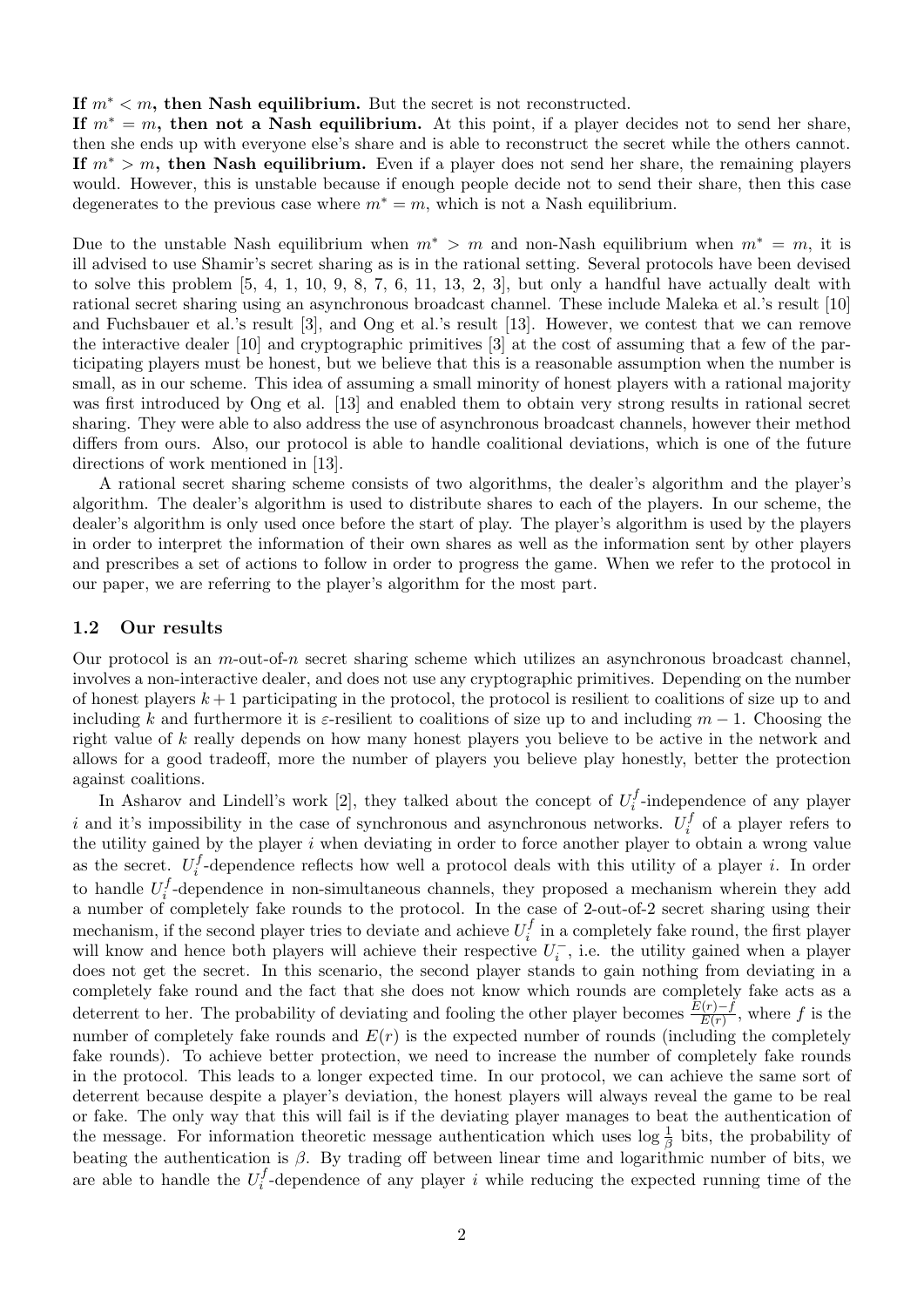protocol.

Furthermore, our protocol is immune to backward induction.

### 1.3 Related Work

Work has already been done in the area of asynchronous broadcast by [10], [3], and [13]. In [10], the authors suggested that by modifying their protocol and using repeated games with an interactive dealer, it was possible to have a working protocol for asynchronous broadcast. Our protocol makes use of repeated games, however it does not require an interactive dealer. In [3], the authors proposed a working protocol for synchronous broadcast using cryptographic primitives and also extended their results to asynchronous broadcast as well by modifying their protocol. Our protocol does not require any cryptographic primitives but is instead information theoretically secure. In [13], the authors proposed a working protocol for synchronous broadcast using the idea of an honest minority with rational majority and in the process obtained very good results both in terms of expected number of rounds taken to finish the protocol as well as in terms of the equilibrium used. They further extended this model to asynchronous broadcast, still maintaining good results. However, in their protocol, it is required that the subset of honest players is a random subset of  $k = \omega(\log n)$ , where n, the total number of players, is sufficiently large. Our protocol only places the restriction that  $k < m < n$ , where  $k + 1$  players are honest in an m-out-of-n secret sharing scheme. The difference between the schemes is that in order for theirs to work properly, n must be sufficiently large, but ours will work for small groups of players as well as large groups. Furthermore, they gained an exact notion of equilibrium ( $\varepsilon = 0$ ) at the cost of having an approximate notion of fairness, i.e. there is a negligible probability that the honest players may fail to compute the secret correctly if they follow the prescribed protocol. Our protocol however achieves an exact notion of fairness. Also, in regards to our equilibrium notion, we achieve  $\varepsilon$ -Nash equilibrium in most cases, but as the number of honest players involved in the reconstruction protocol increases, so does the probability of obtaining a strict Nash equilibrium. Finally, one of the future directions of work mentioned in [13] was to find a solution concept which would be resilient to coalitional deviations. An earlier version of their paper [12] showed coalitionproofness against stable coalitions in a model simpler than their fail-stop one. Our protocol is resilient to coalitions of size  $\leq k$  and furthermore  $\varepsilon$ -resilient to coalitions of size up to and including  $m-1$ .

### 2 Definitions and Assumptions

### 2.1 Definitions

In order to understand the work done in subsequent sections of this paper, we must first define a few important terms. Please note that definitions 3.1 to 3.7 are taken from Kol and Naor's paper [7] with slight modifications. Please note especially that the term game as used in their definitions has been changed to set of games in our definitions. This is done in order avoid confusion, due to the fact that we use repeated games in our paper.

**Definition 3.1**: The utility function  $u_i$  of a player is defined as a function which maps a player's actions to a payoff value in such a way that preferred actions result in higher payoff values.

**Definition 3.2:** We say that a player retrieves the designated value (the secret or  $F(x)$ ) when outcome  $o$  is reached, if according to  $o$  the player quits and outputs the right value. Let  $o$  and  $o'$  be two possible outcomes of the set of games, and let  $retrieve(o)$  be the set of players retrieving the value when o is reached. If the following condition holds, then we say that the nature of the utility function is learning preferring:  $u_i(o) > u_i(o')$  whenever  $i \in retrieve(o)$  and  $i \notin retrieve(o')$  (players prefer to learn).

Definition 3.3: Note that we call a vector of players' strategies a strategy profile, and use the following notations:  $\alpha_{-i} = (\alpha_1, ..., \alpha_{i-1}, \alpha_{i+1}, ..., \alpha_n), (\alpha_{-i}, \alpha_i') = (\alpha_1, ..., \alpha_{i-1}, \alpha_i', \alpha_{i+1}, ..., \alpha_n)$ , and  $u_i(\sigma) =$  $\mathcal{E}_{o\sim\mathcal{O}(\sigma)}[u_i(o)]$  where  $\mathcal{O}(\sigma)$  denotes the probability distribution over outcomes induced by the protocol  $\sigma$ . Now, a behavioural strategy profile  $\sigma$  for a protocol is said to be a Nash equilibrium if for every  $i \in N$ and any behavioural strategy  $\sigma'_i$ , it holds that  $u_i(\sigma_i, \sigma_{-i}) \geq u_i(\sigma'_i, \sigma_{-i})$ .

**Definition 3.4**: A behavioural strategy profile  $\sigma$  for a set of repeated games is said to be a strict Nash equilibrium if for every  $i \in N$  and any behavioural strategy  $\sigma'_i$ , it holds that  $u_i(\sigma_i, \sigma_{-i}) > u_i(\sigma'_i, \sigma_{-i})$ .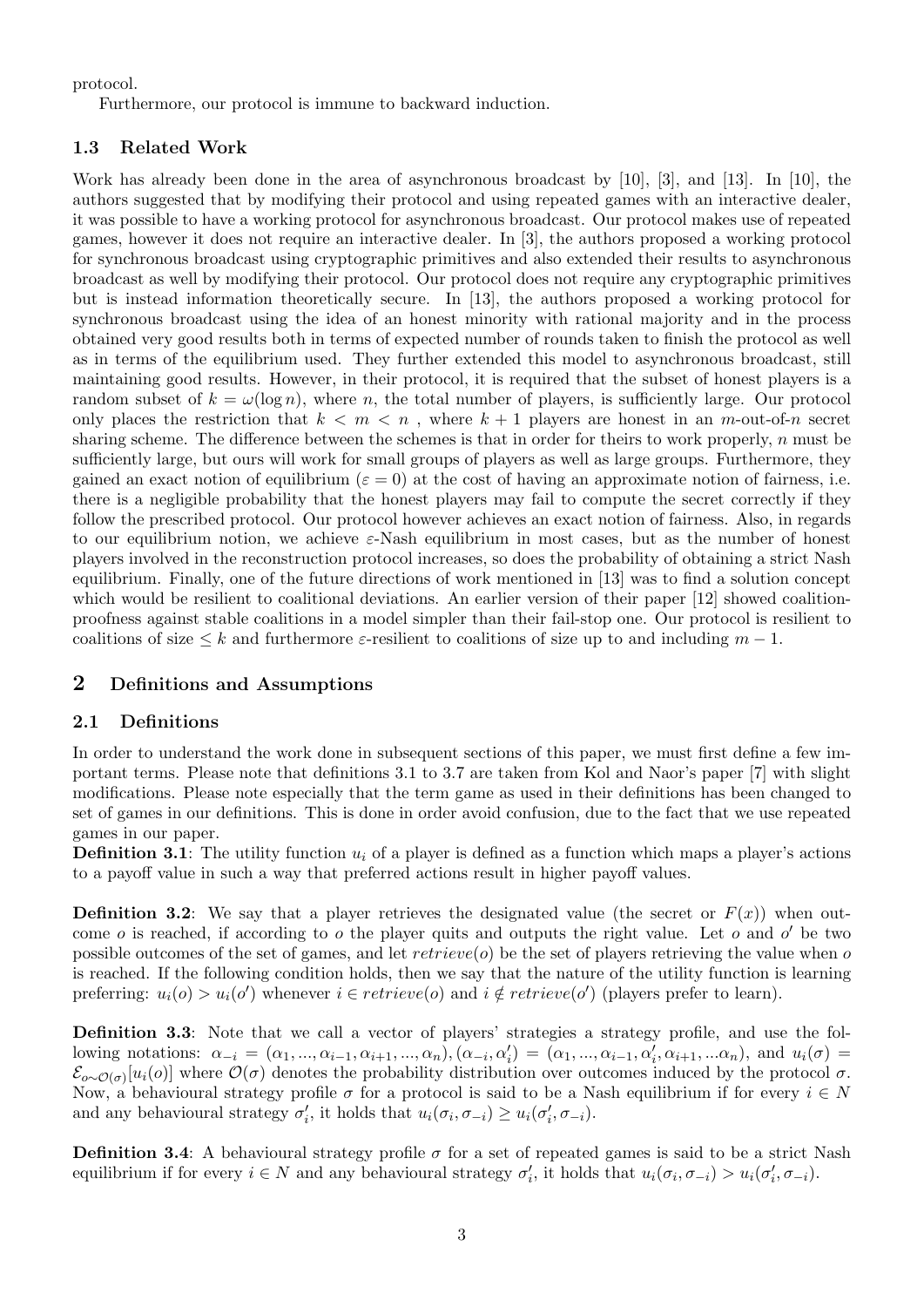**Definition 3.5:** A behavioural strategy profile  $\sigma$  for a set of repeated games is said to be a  $\varepsilon$ -Nash equilibrium if for every  $i \in N$  and any behavioural strategy  $\sigma'_i$ , it holds that  $u_i(\sigma_i, \sigma_{-i}) + \varepsilon \geq u_i(\sigma'_i, \sigma_{-i})$ , where  $\varepsilon$  is a negligible value.

Definition 3.6: A coalition is a subset of the players who are active during the reconstruction phase.

**Definition 3.7:** A protocol is said to be resilient to coalitions of size  $t$  if even a coordinated deviation by a coalition of that size or less won't increase the utility of any of the players of the coalition. According to the prescribed strategy, each player of the coalition,  $i \in C$ , plays the strategy  $\sigma_i$  and the remaining players play  $\sigma_{-i}$ . Let the player's deviating strategy be  $\sigma_i^d$ . Then the protocol is said to be resilient to coalitions of size t if  $\forall i \in C, \forall |C| \leq t$ , it holds that  $u_i(\sigma_i, \sigma_{-i}) > u_i(\sigma_i^d, \sigma_{-i})$ .

**Definition 3.8:** We say that a protocol is  $\varepsilon$ -resilient to a coalition of size t if no member of the coalition can gain more than  $\varepsilon$  in the process of a coordinated deviation by the coalition. According to the prescribed strategy, each player of the coalition,  $i \in C$ , plays the strategy  $\sigma_i$  and the remaining players play  $\sigma_{-i}$ . Let the player's deviating strategy be  $\sigma_i^d$ . Then the protocol is said to be  $\varepsilon$ -resilient to coalitions of size t if  $\forall i \in C, \forall |C| \leq t$ , it holds that  $u_i(\sigma_i, \sigma_{-i}) + \varepsilon \geq u_i(\sigma_i^d, \sigma_{-i})$ , where  $\varepsilon$  is a negligible value.

**Definition 3.9:** We define the utility  $U_i^f$  $i_i$  of a player i as the utility she gets if she is able to trick the other players into believing that a non-secret is the secret.  $U_i^f$  $i<sub>i</sub>$ -dependence refers to how well the protocol deals with this utility for any player i.

Definition 3.10: Backward induction can be described as follows. If we know that the last round of a game is  $r$ , then we choose not to broadcast information in that round in order to gain in utility (if other players broadcast while we do not, then we gain the secret while others may not). Since each player thinks like this, common knowledge states that we all know that no one will broadcast in round r, and hence round  $r - 1$  effectively becomes the last round. Similarly, everyone will not broadcast in  $r-1$  because it is now the last round and since that becomes common knowledge, round  $r-2$  becomes the last round. This type of thinking continues until at last we don't broadcast in any of the rounds. Similarly, if we are dealing with repeated games, as in this paper, if we know when the last game of the protocol will be played, then if we know when the last round (in our case, stage) of the last game is to be played, we can choose not to play that game and effectively the previous game becomes the last game.

Definition 3.11: In our protocol to reconstruct the secret, we use repeated games. In that context, we refer to the true game as the game, which upon completion, will reveal the actual secret.

#### 2.2 Assumptions

As for the assumptions made, we follow several of those made in Fuchsbauer et al.'s paper [3] when it comes to an asynchronous broadcast channel.

- 1. Any message sent will eventually be received, even if it is at time  $\infty$ .
- 2. Rational and malicious players may schedule the message delivery. In other words, players who are not honest may schedule message delivery to benefit themselves.

### 3 Our Protocol

We consider that an Asynchronous Broadcast Channel is present and connects all the  $n$  players such that a message sent from one player will be received by all the remaining players. Messages sent along the channel may be delayed and received in an arbitrary order (but we have taken steps to prevent this from happening), but they will eventually arrive at the receiver. All players broadcast their values simultaneously.

At the heart of our protocol is a 2-stage game which is repeated a number of times depending on a geometric distribution. First we describe the 2-stage game and then we describe how it is used.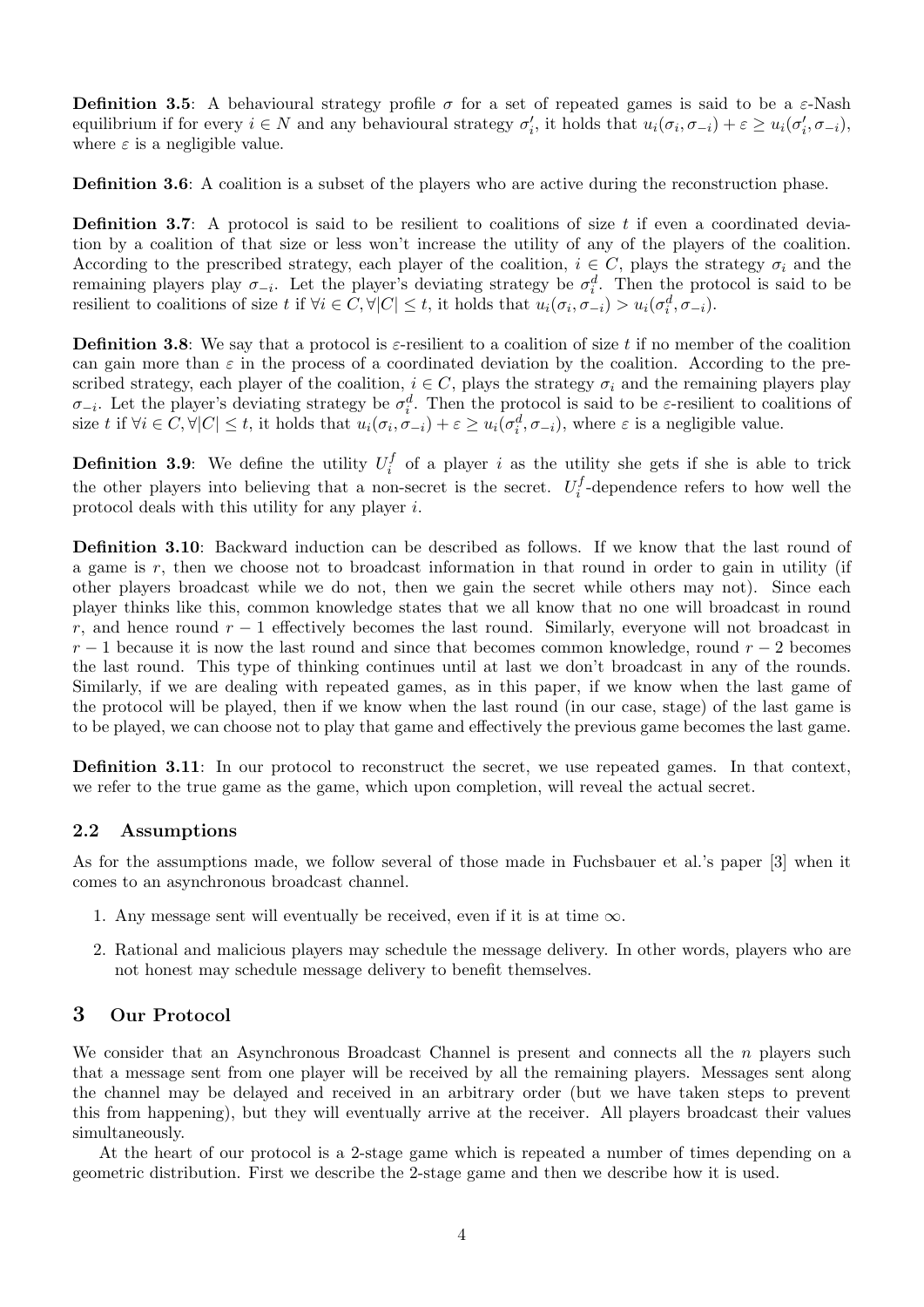The information shared in stage 1 and stage 2 of the game correspond to the 2 stages in [2]. In stage 1, we broadcast player i's share of  $R_j \otimes S_j$  where  $R_j$  is a random number used in game j and  $S_j$  is the possible secret used in game j. We also broadcast information theoretic authentication information about the stage 1 information as done in [7]. In stage 2, we broadcast player i's share of  $R_i$  as well as i's share of a boolean indicator, which indicates whether the current game is the true game or not. Here as well, we broadcast information theoretic authentication information for stage 2. Note that we choose the value of k according to the number of honest players " $k + 1$ " participating in the protocol.

The game is played as follows. Initially everyone broadcasts their share of  $R_i \otimes S_j$  and it is reconstructed using  $m$ -out-of-n Shamir secret sharing. Once every player's share has been received and is verified, stage 2 commences. Now, every player broadcasts their share of  $R_i$  and a boolean indicator. Both these values are reconstructed using k-out-of-n Shamir secret sharing. The value of  $R_i \otimes S_i$  Xored with  $R_i$  produces the possible secret and the reconstructed boolean indicator tells us whether this game was the true game or not. In stage 2, it is guaranteed that at least k people broadcast (even though  $k+1$  people are honest players, one of them may be the short player and this may be the true game, in which case  $k$  other long players are required to reconstruct the secret). So, whether or not this game was the true game can be determined except in the very rare case that a player manages to break the information theoretic authentication check and pass off a forged stage 2 share. This would only happen with a negligible probability  $\varepsilon$  which can be lowered by increasing the bit size on the security checking "tag" and "hash" values.

This game is repeated  $O(\frac{1}{4})$  $\frac{1}{\beta}$ ) times until the short player (the player who has less number of games to play) finishes playing all her games. At this point the short player should ideally broadcast ⊥, which would be a message understood by all parties to signify that the player has finished playing all her games. For our purposes, we may assume that  $\perp$  is represented by the value zero.

#### $\mathbf{Dealer}(y, \beta)$

Let  $\mathcal{F} = GF(p)$  where  $p \geq |Y|$  prime, and associate each element of the secret set Y with an element of  $\mathcal{F}$ . Denote by  $\mathcal{G}(\beta)$  the geometric distribution with parameter  $\beta$ .

- Create the list of possible secrets and random numbers:
	- Choose  $l, d ∼ \mathcal{G}(\beta)$  such that  $L = l + d 1$  is the size of the full list of possible secrets.
	- Select a random ordering of the possible secrets such that the  $l^{th}$  secret is the actual secret y.
	- $-$  Generate a list of size  $L$  of random numbers.
- Create shares: Create n shares. One share will contain  $l-1$  cells and the remaining shares will contain L cells. The player who gets the share with less number of cells is deemed the short player and the remaining players are deemed the long players. The values in each cell of the short player are the same as the values in the corresponding cells in the long players. The  $l^{th}$  cell of the long players is considered the true game and the secret revealed after playing the game will be the real secret. Each cell corresponds to a 2-stage game and consists of the following information: Stage 1 information:
	- Masked Secret: An m-out-of-n Shamir share of  $R_j \otimes S_j$ , where  $R_j$  is a randomly generated number for game j and  $S_i$  is a possible secret for game j.
	- $-$  **Authentication Information:** Information theoretic security checking as done in [7]. A "tag" to prove the authenticity of the masked secret and "hash values" to check the authenticity of other players' tags.

Stage 2 information:

- **Mask:** A k-out-of-n Shamir share of  $R_i$ .
- Indicator: A k-out-of-n Shamir share of a boolean value indicating whether this game reveals the true secret or whether the game should be repeated.
- Authentication Information: A "tag" to prove the authenticity of stage 2 information for this game and "hash values" to verify the authenticity of other players' tags.
- Add one more half cell (containing only stage 1 info) to each share.
- Assign shares: Randomly allot the shares to the players.

#### Table 1: Dealer's share allotment protocol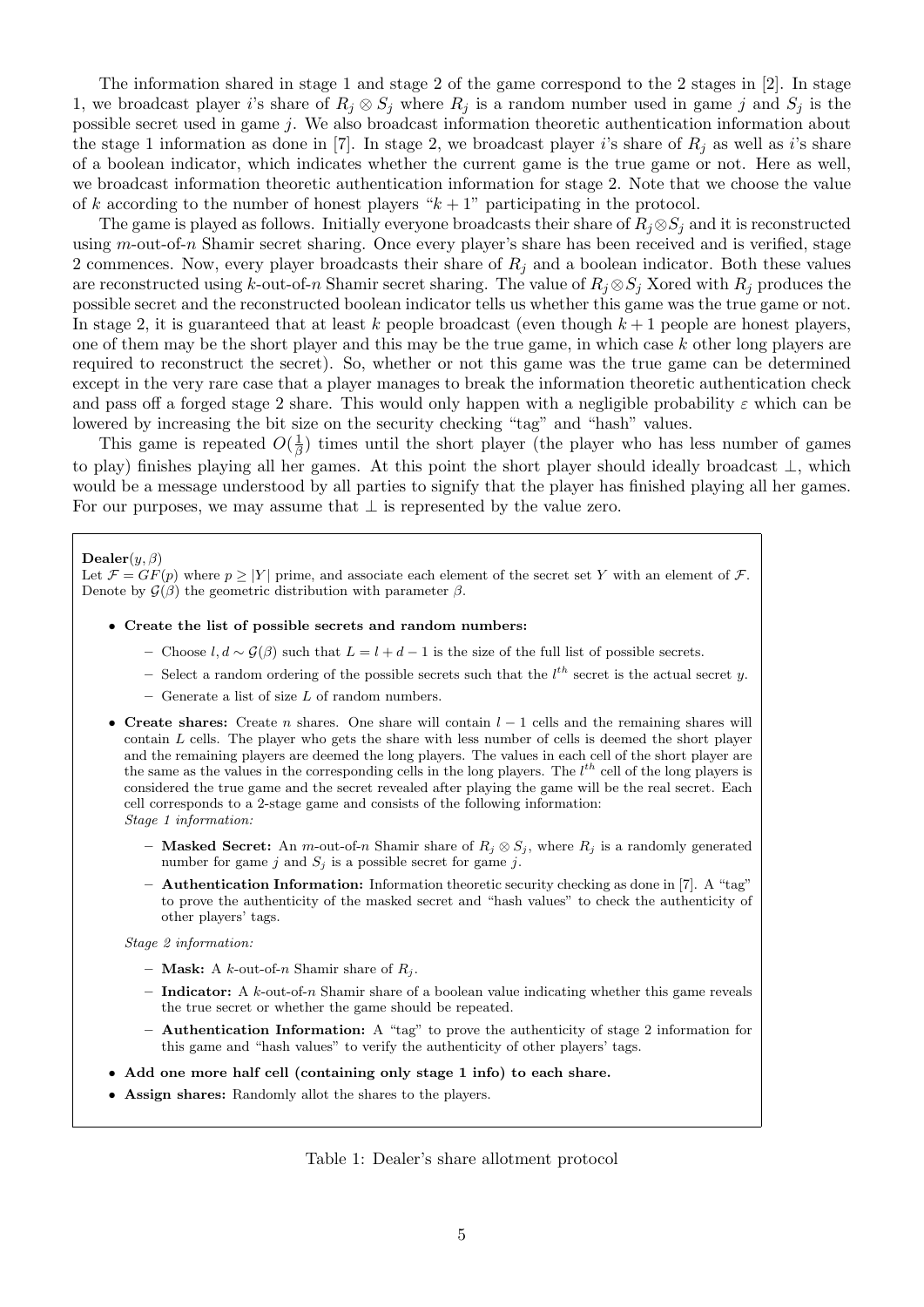### $\textbf{Player}_i(share)$

Set secret\_revealed ← FALSE and cheater\_detected← FALSE. Repeat the following until secret revealed is TRUE or cheater detected is TRUE:

- If the player's share ended (the player is at the final half cell containing only stage 1 info):
	- If this is stage 1 of the game:
		- ∗ Broadcast the player's stage 1 tag and the player's share of  $R_j \otimes S_j$ .
		- ∗ If anyone's message did not pass the authentication check, set cheater detected←TRUE.
	- If this is stage 2 of the game:
		- ∗ Broadcast ⊥.
		- ∗ If at least k people have broadcasted and their messages passed the authentication check, set secret\_revealed←TRUE and leave the game.
		- ∗ If anyone's message did not pass the authentication check, set cheater detected←TRUE.
- If the player's share did not end:
	- If this is stage 1 of the game:
		- ∗ Broadcast the player's stage 1 tag and the player's share of R<sup>j</sup> ⊗ S<sup>j</sup> .
		- ∗ If anyone's message did not pass the authentication check, set cheater detected ← TRUE.
		- ∗ After the player has received all n − 1 of the other shares.
			- · If they all passed the authentication check, proceed to stage 2.
			- · Else leave the game.
	- If this is stage 2 of the game:
		- ∗ Broadcast the player's stage 2 tag and the player's share of the random number and indicator.
		- ∗ If anyone's message did not pass the authentication check, set cheater detected ← TRUE.
		- $*$  If at least  $k-1$  people have broadcasted and their messages passed the authentication check:
			- · If the reconstructed indicator shows that this game revealed the true secret, then set secret\_revealed  $\leftarrow$  TRUE and leave the game.
			- · If the reconstructed indicator shows that this game did not reveal the true secret and someone broadcasted  $\perp$  in stage 1 or in stage 2, then set cheater\_detected  $\leftarrow$  TRUE and leave the game.
		- ∗ After other messages have arrived, if all have passed authentication check, then proceed to next game in share. Else, leave the game.
- Leave the game: If secret revealed is TRUE, then the secret can be reconstructed as follows. First reconstruct the masked secret using shares broadcasted in stage 1 of the game. Then construct the mask using shares broadcasted in stage 2 of the game. Xor the mask and the masked secret to get the secret. Quit and output the possible secret. If secret revealed is FALSE, then the real secret was not obtained.

Table 2: Player i's reconstruction protocol

#### Protocol Analysis

The key to our protocol is the honest players. An honest player disregards her utilities and plays the game exactly as it is specified. Because of them, we can guarantee that some players will follow the protocol. Because of this assurance we have more control and can guarantee good results as was done in [13]. Also, if we look at previous results in the field of rational secret sharing, we come across [2], which basically said that if we make secret sharing a two stage process wherein we first share the Xor of a random number and the secret using  $m$ -out-of-n secret sharing and then follow that up by sharing the random number using *l*-out-of-n secret sharing, where *l* is any number less than m, then we could provide an incentive to players to not act maliciously, because even if they did, they would never benefit from it. This was analyzed for simultaneous secret sharing and proven in the paper. However, in the cases of synchronous broadcast and asynchronous broadcast, the incentive falls through and the idea cannot be used as is. [13] used another approach coupled with a small minority of honest players in order to obtain good results for synchronous broadcast. By using the idea of [2] coupled with honest players, we are able to obtain results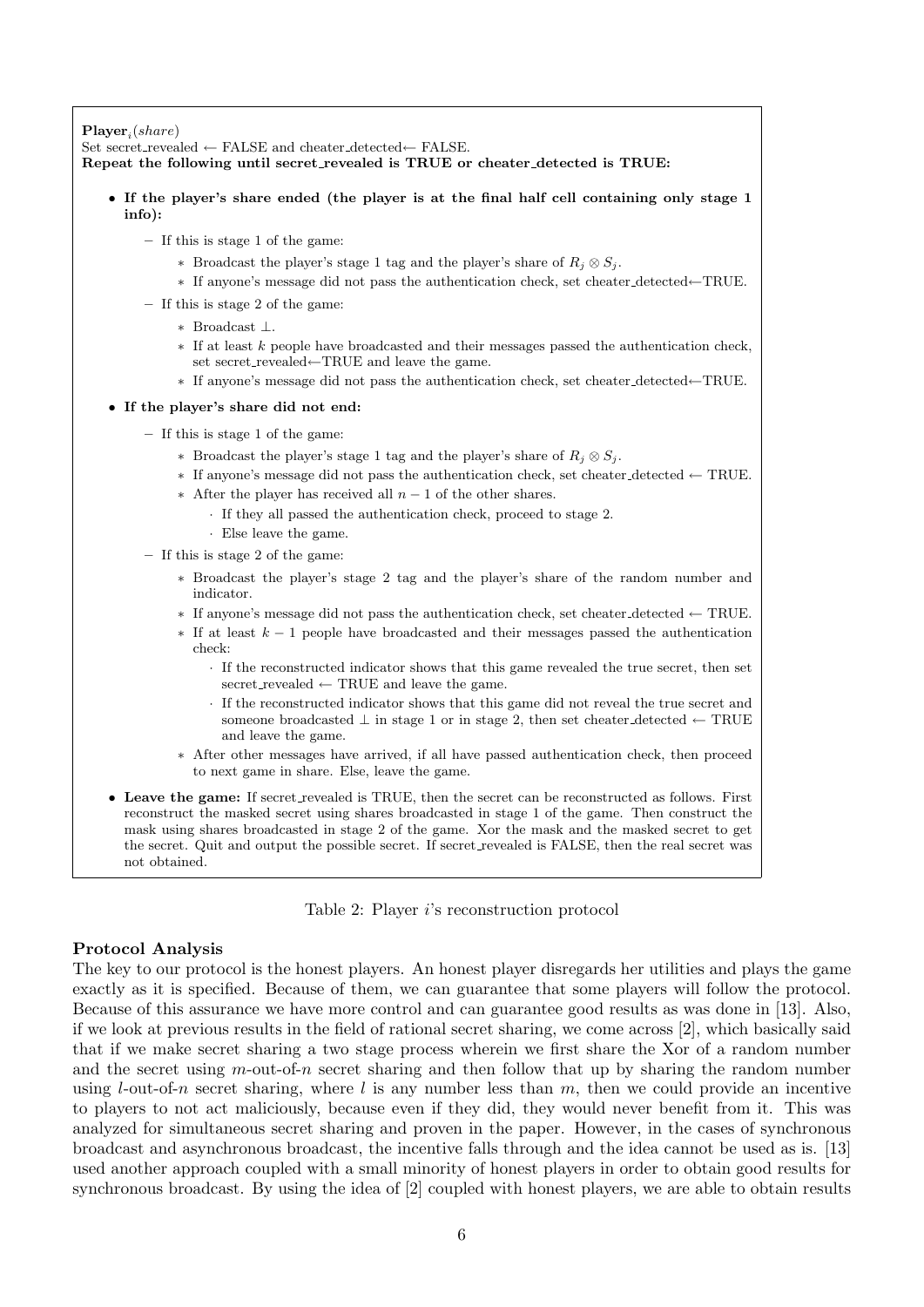for asynchronous broadcast.

As to our protocol having a strict Nash equilibrium with probability  $Pr(\frac{k+1}{n})$  $\frac{+1}{n}$ ) and an  $\varepsilon$ -Nash equilibrium with probability  $Pr(\frac{n-k-1}{n})$  $\frac{k-1}{n}$ ), the reason for this rests solely with who the short player is. When the short player is honest, we can guarantee that she will not join a coalition or try to forge a fake secret during the true game. In that case, due to the way in which we choose  $\beta$ , it is strictly better for all the players involved to follow the protocol than to deviate. However, if the short player is not an honest player, then she may try to forge a secret and may succeed with a negligible probability of  $\varepsilon$ . Hence, when the short player is honest, we have a strict Nash equilibrium, else we have an  $\varepsilon$ -Nash equilibrium. The short player will be an honest player with a probability of  $Pr(\frac{k+1}{n})$  $\frac{+1}{n}$ ).

Our protocol is immune to backward induction because it maintains the property that after any history that can be reached by the protocol, the protocol is still a strict Nash equilibrium with probability  $Pr(\frac{k+1}{n})$  $\frac{+1}{n}$ and an  $\varepsilon$ -Nash equilibrium with probability  $Pr(\frac{n-k-1}{n})$  $\frac{k-1}{n}$ ). This is because one player is short while the others are long. No one knows if they are the short player or the long player and hence they are forced to keep playing. Furthermore, the honest players will always play irregardless of utility.

An idea also discussed in [2] is that of the  $U_i^f$  $i<sub>i</sub>$ -dependence of a player i. It basically deals with the fact that a player may have something to gain by forcing other players to think they have the correct secret when in fact they don't, essentially making those players obtain a *fake secret*, and asks if it is possible to create a protocol where the desire to force others to obtain such a fake secret may be counteracted. Our protocol deals with this by intrinsically assuming that a possible secret is false until proven true. That is to say that even if a party i aborts early in order to achieve a gain of  $U_i^f$  $i<sub>i</sub>$ , we don't assume the secret has been gained until and unless the secret is proven to be the true secret by the honest players, using a boolean indicator. By the same token, one might consider the possibility of a player, who somehow manages to discover which game reveals the true secret, trying to make it appear to be a fake secret by sending an incorrect message. Our protocol is designed to detect this trickery using information theoretic authentication and will correctly determine whether the current possible secret is indeed the true secret with a negligible error probability of  $\varepsilon$ , where the information theoretic authentication of the messages uses  $\log \frac{1}{\beta}$  bits and  $\beta$  is the parameter used for the geometric distribution in the dealer's protocol.

The values of  $\beta_0$  and  $c_0$ : We now need to calculate two values before we proceed to formulate our theorem. This analysis is present in Kol and Naor's paper [7] and will be repeated below (with slight tweaks) for the sake of understanding. We first define the utility values for a player i as follows:

- $U_i$  is the utility of a player i when she obtains the secret along with at least one player not belonging to any coalition of which she is a part.
- $U_i^+$  is the utility of a player i when she obtains the secret and no player, other than those belonging to her coalition, obtains the secret.
- $U_i^-$  is the utility of a player i when she does not obtain the secret.

Now, if the set of secrets Y follows a distribution D, then let us assume that  $b \in Y$  is the secret with the highest probability of being the actual secret according to D. In other words,  $\forall x \in Y, \mathcal{D}(b) \geq \mathcal{D}(x)$ . Let the probability that a player i can guess the secret given the distribution  $D$  and her share be g. If the player follows the protocol, then she will get  $U_i$ . If she deviates and gets the secret, then she will get

a utility of  $U_i^+$ . If she deviates but does not get the secret, with a probability of  $1-g$ , then she stands to get a utility of  $U_i^-$ . Now, it matters to us to ensure that the expected utility from following the protocol is more than the expected utility from deviating from the protocol. So, the following must hold true:

Expected utility (deviating) < Expected utility (following protocol)

$$
g * U_i^+ + (1 - g) * U_i^- < U_i
$$
  

$$
g * (U_i^+ - U_i^-) < U_i - U_i^-
$$
  

$$
g < \frac{U_i - U_i^-}{U_i^+ - U_i^-}
$$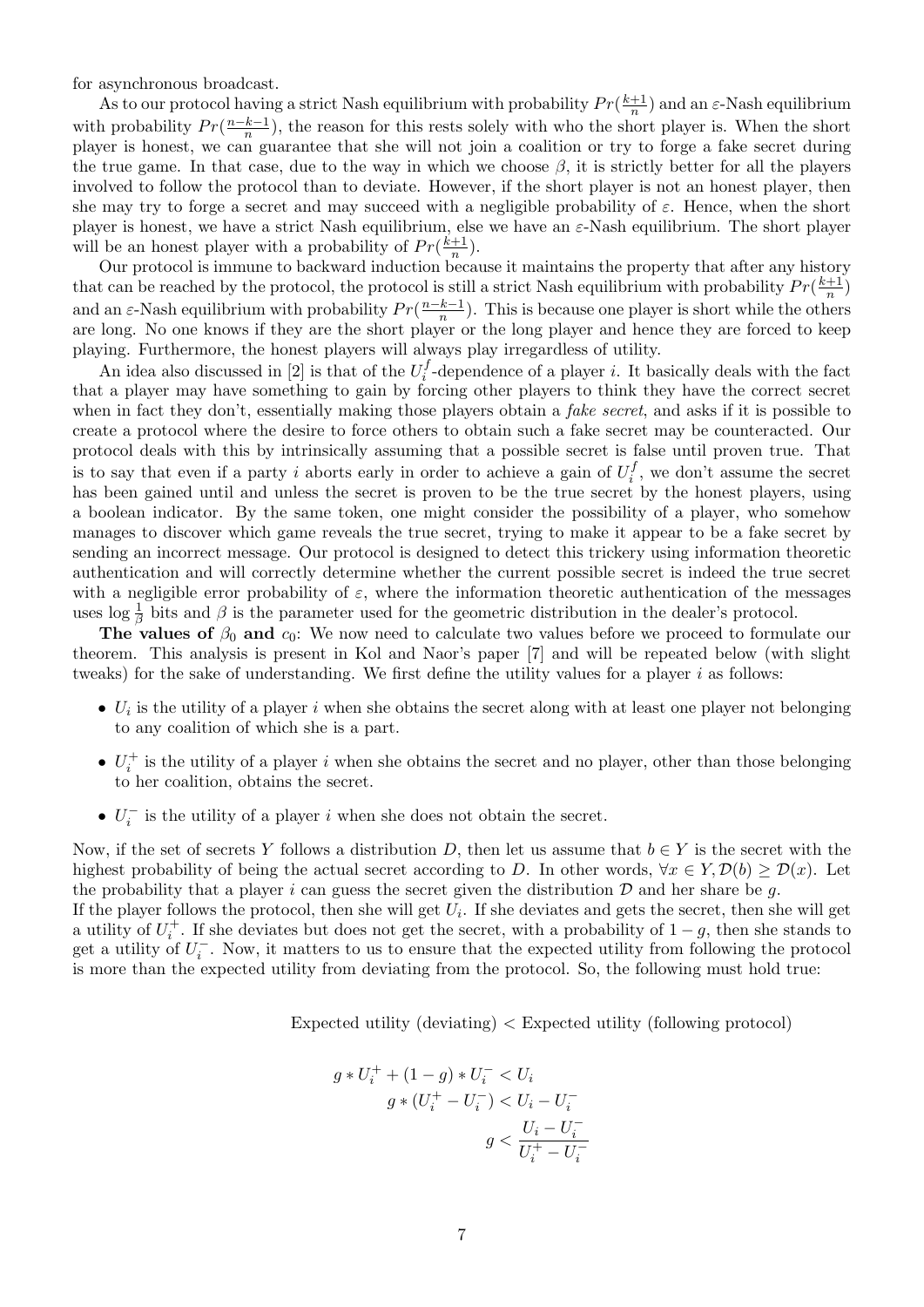Let us call the ratio  $\frac{U_i - U_i^-}{\frac{1}{l} + \frac{1}{l} + \frac{1}{l} + \cdots}$  $\overline{U_i^+ - U_i^-}$ for a player  $i, c_i$ . Since every player has learning preferring utilities, it follows that  $U_i^- < U_i \leq U_i^+$  and hence  $c_i > 0$  for every player i. So, for a given player i to follow the protocol, we must ensure that the chance of her deviating and getting the secret is less than  $c_i$ . In order for the protocol to work for every player, we must ensure that the probability of deviating and getting the correct secret is less than all players'  $c_i$ 's. For a set of players N, we require

$$
g < min_{i \in N} c_i
$$

We call the value  $min_{i \in N} c_i$  as  $c_0$ . Since every player's guess is at least as good as  $\mathcal{D}(b)$  we should require  $\mathcal{D}(b) < c_0$ .

In our theorem we use  $\beta_0$  to cap the value of  $\beta$ , which is the parameter of the geometric distribution used in the dealer's algorithm. For now, we state that the value of  $\beta_0$  is  $min_{i \in N} {\frac{c_i - \mathcal{D}(b)}{c_i - \mathcal{D}(b) + 2 * z * n + 1}}$  where  $z = |Y|$ . The reason for this value lies in the proof of Theorem 1. However, do note that since we require  $c_0 > \mathcal{D}(b)$ , it follows that  $c_i > \mathcal{D}(b)$  which implies that  $\beta_0 > 0$  and hence this is a valid cap of  $\beta$ .

**Theorem 1.** Let Y be a finite set of secrets with distribution  $D$ , and let each rational player have learning preferring utilities. If  $\mathcal{D}(b) < c_0$ , then for  $\beta < \beta_0$  and for all  $2 \leq m \leq n$ , the scheme described above is, for  $Y$ ,

- an asynchronous strict rational m-out-of-n secret sharing scheme with probability  $Pr(\frac{k+1}{n})$  $\frac{+1}{n}$ ),
- an asynchronous  $\varepsilon$ -rational m-out-of-n secret sharing scheme with probability  $Pr(\frac{n-k-1}{n})$  $\frac{k-1}{n}$ ),
- immune to backward induction,
- and handles  $U_i^f$  $\mathcal{F}_i^J$ -dependence of any player i in a time efficient manner.

Depending upon the number of honest players  $k + 1$ , where  $2 \le k \le m - 1$ , participating in the k-out-of-n secret sharing stage of each game, the protocol will be resilient to coalitions of size  $\leq k$  and furthermore  $\varepsilon$ -resilient to coalitions of size up to and including  $m-1$ . The scheme has expected round complexity of  $O(\frac{1}{2})$  $\frac{1}{\beta}$ ) and expected share size of  $O(\frac{1}{\beta})$  $\frac{1}{\beta} \log \frac{1}{\beta}$ ).

Proof In order to prove this theorem, we need to prove the following things.

1. The expected round complexity of the reconstruction protocol and the expected share sizes are as claimed.

2. Any group of  $m-1$  players or less will not be able to learn anything about the secret before the game starts.

3. Any group of m players or more, where  $k + 1$  of them are honest, correctly following the protocol will be able to reconstruct the secret.

4. The strategies prescribed to every subset of m or more players, where  $k + 1$  of them are honest, will be strict best responses with a probability of  $Pr(\frac{k+1}{n})$  $\frac{+1}{n}$ ) and will be  $\varepsilon$ -best responses with a probability of  $Pr(\frac{n-k-1}{n})$  $\frac{k-1}{n}$ ).

5. The protocol is resilient to coalitions of size  $\leq k$  and  $\varepsilon$ -resilient to coalitions of size up to and including  $m-1$ .

6. The protocol is immune to backward induction.

7. The proposed scheme handles  $U_i^f$  $i<sub>i</sub>$ -dependence of any player i in a time efficient manner.

To show (1), we can see that the total number of games is chosen according to the geometric distribution  $\mathcal{G}(\beta)$  and hence the expected round complexity is  $O(\frac{1}{\beta})$  $\frac{1}{\beta}$ ). Also, the size of each cell of a share pertaining to a game will be  $O(\log \frac{1}{\beta})$ . This is due to the information theoretic authentication, which must be able to prevent players from simply guessing the "tag" values with a probability greater than  $\beta$  and as such trying to forge their own "tag" values for fake information. Therefore the expected size of each share will be  $O(\frac{1}{\beta})$  $rac{1}{\beta} \log \frac{1}{\beta}$ .

To show  $(2)$ , we note that the first stage of each game played requires m players to come together in order to reconstruct  $R_i \otimes S_j$ , hence any group of less than m players will not be able to learn anything about the secret prior to the start of the game.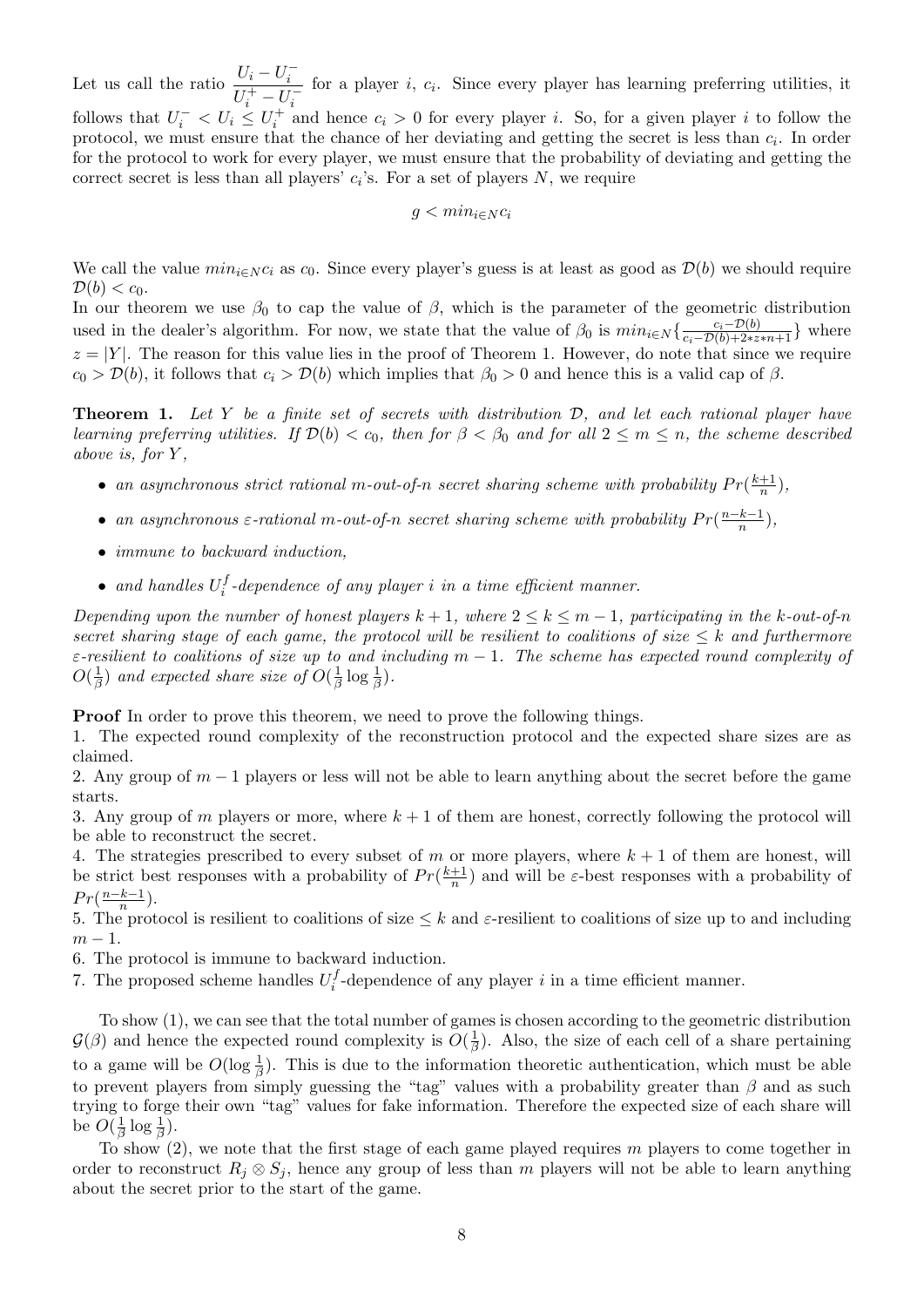For  $(3)$ , we claim that if m or more players correctly follow our protocol, then they will be able to reconstruct the secret after the true game.

To show (4), we need to show that as long as no deviation was encountered, every player that does not know the secret is strictly better off with a probability of  $Pr(\frac{k+1}{n})$  $\frac{+1}{n}$ ) and  $\varepsilon$ -better off with a probability of  $Pr(\frac{n-k-1}{n})$  $\frac{k-1}{n}$ ) to follow the protocol. This is quite similar to what was proven in Kol and Naor's paper [7] for Theorem 5.2. However, in our case, we are using an asynchronous channel instead of the simultaneous channel that they used. As such, our proof also focuses on showing how our protocol tackles the asynchrony present in the system.

We will first show that every player that does not know the secret is strictly better off with a probability of  $Pr(\frac{k+1}{n})$  $\frac{+1}{n}$ ) and  $\varepsilon$ -better off with a probability of  $Pr(\frac{n-k-1}{n})$  $\frac{k-1}{n}$ ) to follow the protocol. Following this, we show how our protocol tackles the issue of asynchrony.

Let us denote the current game by t and let  $s_i$  be the size of the share assigned to player i. Let b be the value with the highest probability of being the secret according to the probability distribution and let  $z = |Y|$ . There are 2 cases to be considered, which are as follows.

#### Case 1: Player *i*'s share has ended  $(t = s_i + 1)$

In this case, player  $i$  knows that she is the short player. One of two things will be true:

(i) Player *i* is an honest player. This is possible with a probability  $Pr(\frac{k+1}{n})$  $\frac{+1}{n}$ ).

If this is the case, then she will not deviate from the protocol and the protocol will be a strict rational protocol.

(ii) Player *i* is a rational player. This is possible with probability  $Pr(\frac{n-k-1}{n})$  $\frac{k-1}{n}$ ).

In this case, she will try to deviate and achieve a utility of  $U^+$ . This is only possible if she is able to trick others into believing that this game is not the true game, by modifying the indicator and bypassing the authentication. She may do so with a probability of  $\beta$ . Let the probability of getting the secret by deviating be  $\alpha'$ . It follows that

It is enough to require that

$$
\alpha' < c_i
$$
\n
$$
\beta < c_i
$$
\n
$$
\beta < \beta_0
$$

 $\alpha' = \beta$ 

#### Case 2: Player i's share has not ended  $(1 \le t \le s_i)$

The part of the proof for this case is the same as given in Kol and Naor's paper [7]. A copy of the proof presented for this case for Theorem 5.2 in Kol and Naor's paper [7] is given in the appendix (with slight tweaks). At the end of it, we see that even in this case it is enough to require  $\beta < \beta_0$  in order to deter players from deviating. Hence in both cases, the players will follow the protocol so long as  $\beta < \beta_0$  given that  $\mathcal{D}(b) < c_0$ .

Furthermore, our protocol also effectively handles asynchronous broadcast, and this may be shown as follows. In the case of [7], the proof as it was presented was sufficient for a simultaneous broadcast channel. In the case of asynchronous broadcast, several new problems arise which must be handled. The problems are:

- 1. Ordering the messages of a players' shares so that other players knows which messages to combine together. (Figuring out which of the several games' data of another player's share has been received. And then making sure that all that all the data being used to reconstruct the secret belongs to the same game.)
- 2. Synchronizing the players to prevent any player from gaining an unfair advantage. (Suppose one player chooses not to send messages. How do we distinguish this case from that of a player's message taking infinitely long to reach.)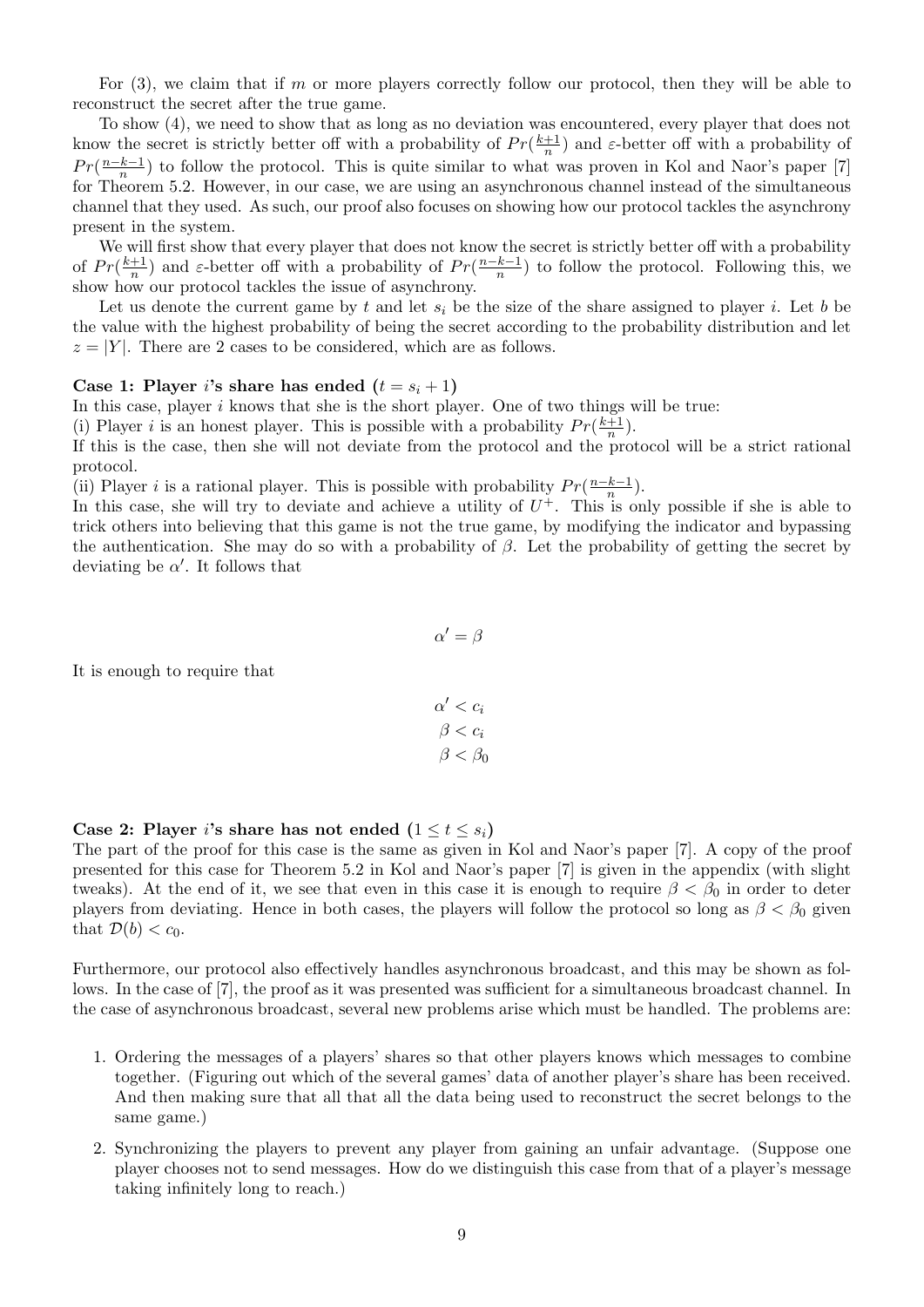The problems are addressed in our protocol as follows:

- 1. The problem of ordering of messages was taken care of thanks to the requirements for players to move to the different stages of a game. For a player to move from stage 1 of a game to stage 2 of the same game, she must first wait for the messages from all the other players. Furthermore, all the messages must pass the information theoretic authentication check. Only then can she move on to stage 2. Since the crucial information required to reconstruct the secret is transmitted in the second stage of the game, it follows that players will broadcast the correct required information in stage 1. Now, if the game currently being played is the true game, then it suffices for the honest players to play as they should, even if everyone else keeps silent. And since any message broadcasted will definitely reach (we had assumed this earlier just as Fuchsbauer et al.'s [3] assumed it in their paper), we are guaranteed that the protocol succeeds in having everyone learn the secret. However, should the current game not be the true game, then the incentive for all the players to transmit their information is that if they do not, then the honest players will not proceed to the next game and then there is no guarantee that the players will eventually discover the secret. A player may try to guess which game is the correct game and then deviate in the final step, but deviation is not desired since we have proved that by capping  $\beta$  with  $\beta_0$ , player's are suitably deterred from deviating from the given protocol.
- 2. Synchronization of players is implemented by forcing players to play games one by one, and furthermore, each game stage by stage. There is a clear end to each game and to each stage and this provides us with a means of synchronization. Furthermore, players have no reason to deviate by not sending messages. This is taken care of because  $\beta < \beta_0$ .

To show (5), it is clear that as long as  $k + 1$  honest players play the game,  $R_j$  will always be shared with the other players and hence the secret will be reconstructed. Furthermore, if the number of players in the coalition exceeds k but is less than  $m$ , then the coalition can only succeed if one of its members successfully cheats the authentication and makes others believe that the true game is not the true game. This is only possible with a negligible probability of  $\varepsilon$ .

For  $(6)$ , consider the following. The long players do not know which game is the final game until after it has occurred. As such, they won't know when to deviate until it is too late. Only the short player has a notion of which game is the last game, but that only occurs after her share has ended. Hence, the protocol is immune to backward induction.

In order to prove (7), we note that a player i can only achieve a utility of  $U_i^f$  $\iota_i^J$  if she is able to trick other players into obtaining an incorrect secret. The flip side is that if a player deviates, but the remaining players are not tricked, then the player does not obtain a utility of  $U_i^f$  $i<sup>J</sup>$ . In our protocol, even if a player deviates (by say broadcasting wrong values in stage 1 or stage 2 of a game), unless she is able to pass the information theoretic authentication check, which is possible with only a negligible probability of  $\beta$ . Furthermore, for the same reason (authentication check) she cannot force others to obtain a wrong value for the secret by faking the true game, since this is possible with only a negligible probability of  $\beta$  and also because the honest players will always act properly and by following the protocol, will alert others to any deception via the indicator. Hence the issue of  $U_i^f$  $i<sub>i</sub>$ -dependence is addressed via the strength of the information theoretic checking. By increasing the strength of the checking (i.e. increasing the number of bits required for the checking and thereby increasing the cell size), we can greatly reduce the  $U_i^f$  $\frac{J}{i}$  – dependence to the point where only if  $U_i^f \gg U_i$ , will the player attempt deviating in this manner. This can be done without having to increase the number of games played, compared to the solution used in [2].

 $\Box$ 

#### 4 Addition of Malicious Players

A malicious player is someone who disregards her utility values and whose only goal is to disrupt the game. They can do this by causing the game to stop early, misleading others to believe that they have the right secret when they don't, or causing some players to get the secret and others not to. A step in the direction of dealing with malicious players was made by Lysyanskaya and Triandopoulos in [8], where they dealt with a situation where both rational and malicious players were involved in a game. They concluded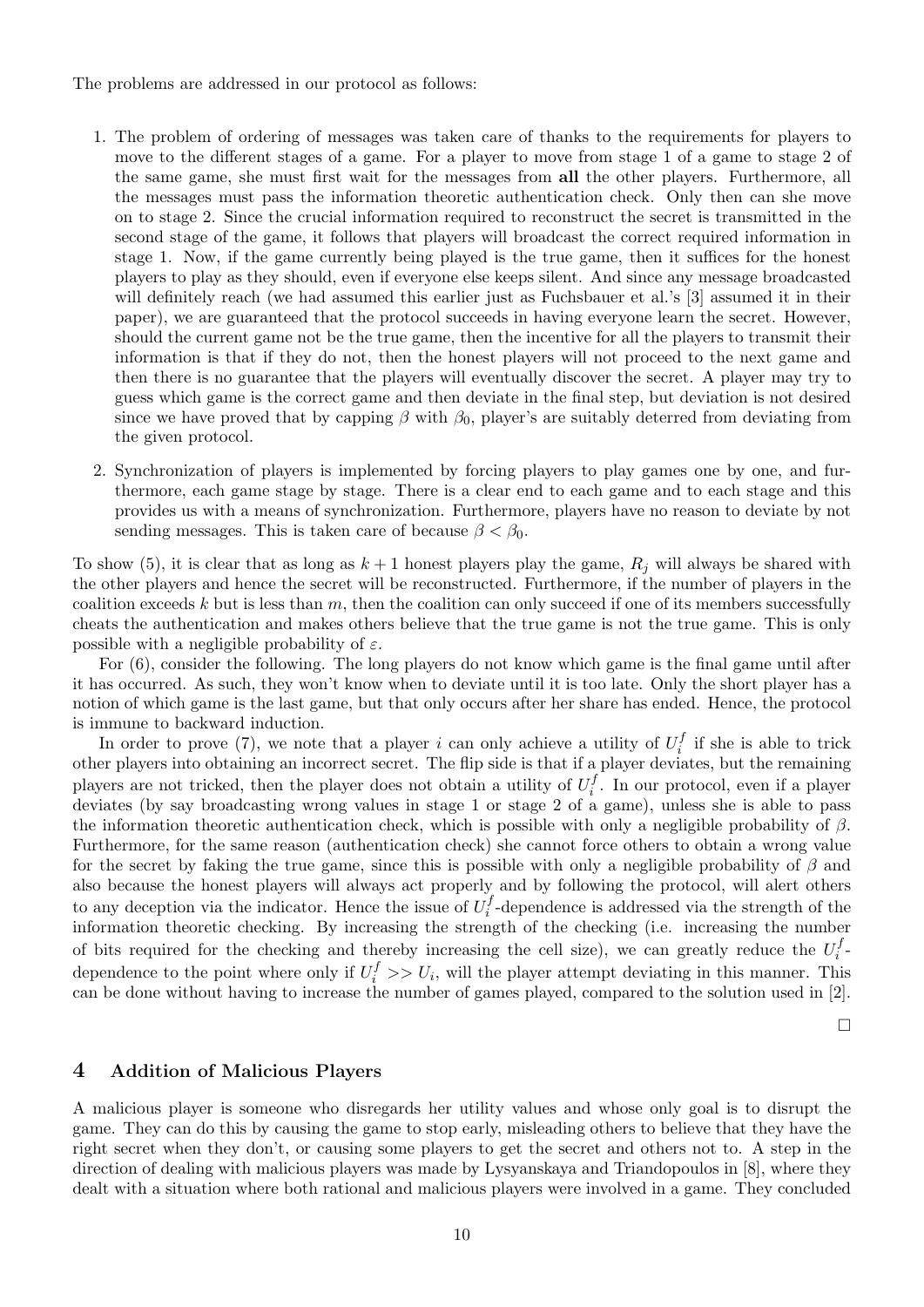that it was possible to play such a game but they were unable to prevent early stoppage. Our protocol is also able to function properly even with malicious players, but it cannot prevent early stoppage. It can, however, prevent the other two problems mentioned above. However, **Theorem 1.** needs to be modified in order to incorporate this new element.

**Theorem 2.** Let Y be a finite set of secrets with distribution  $D$ , and let each rational player have learning preferring utilities. If  $\mathcal{D}(b) < c_0$ , then for  $\beta < \beta_0$  and for all  $2 \le m \le n$ , the scheme described above is, for  $Y$ ,

- an asynchronous strict rational m-out-of-n secret sharing scheme with probability  $Pr(\frac{k+1}{n})$  $\frac{+1}{n}$ ),
- an asynchronous  $\varepsilon$ -rational m-out-of-n secret sharing scheme with probability  $Pr(\frac{n-k-1}{n})$  $\frac{k-1}{n}$ ),
- immune to backward induction,
- and handles  $U_i^f$  $\mathcal{F}_i^J$ -dependence of any player i in a time efficient manner.

Let t players be the number of malicious players actively involved in the protocol. Depending upon the number of honest players  $k + 1$ , where  $2 \leq k \leq m - 1$ , participating in the k-out-of-n secret sharing stage of each game, the protocol will be resilient to coalitions of size  $\leq k-t$  and  $\varepsilon$ -resilient to coalitions of size up to and including  $m-1-t$ . The scheme has expected round complexity of  $O(\frac{1}{6})$  $\frac{1}{\beta}$ ) and expected share size of  $O(\frac{1}{6})$  $\frac{1}{\beta} \log \frac{1}{\beta}$ ).

This change in the theorem occurs because one way the malicious players can disrupt the game is by sending their shares to one player, through a side channel, but not to others. In order to avoid this, we must reduce the size of coalitions so that even if all malicious players send their shares to members of a coalition, that coalition will still not be able to reconstruct the secret on their own.

The proof for this theorem follows in the same vein as that of Theorem 1.

### 5 Open Problems

This paper brings up new and interesting problems. This paper attempts to probe the case of asynchronous broadcast through the lens of information theoretic security. Is it also possible to probe the case of asynchronous point to point communication through the lens of information theoretic security and still come out with satisfying protocols? Is it possible to further improve the coalition resilience and communication complexity of the current protocol? All these questions and more stem from this work.

### References

- [1] Ittai Abraham, Danny Dolev, Rica Gonen, and Joe Halpern. Distributed computing meets game theory: robust mechanisms for rational secret sharing and multiparty computation. In PODC '06: Proceedings of the twenty-fifth annual ACM symposium on Principles of distributed computing, pages 53–62, New York, NY, USA, 2006. ACM.
- [2] Gilad Asharov and Yehuda Lindell. Utility dependence in correct and fair rational secret sharing. In CRYPTO, pages 559–576, 2009.
- [3] Georg Fuchsbauer, Jonathan Katz, and David Naccache. Efficient rational secret sharing in standard communication networks. In TCC, pages 419–436, 2010.
- [4] S. Dov Gordon and Jonathan Katz. Rational secret sharing, revisited. In SCN '06: Security and Cryptography for Networks, 5th International Conference, pages 229–241, 2006.
- [5] Joseph Halpern and Vanessa Teague. Rational secret sharing and multiparty computation: extended abstract. In STOC '04: Proceedings of the thirty-sixth annual ACM symposium on Theory of computing, pages 623–632, New York, NY, USA, 2004. ACM.
- [6] Gillat Kol and Moni Naor. Cryptography and game theory: Designing protocols for exchanging information. In TCC '08, pages 320–339, 2008.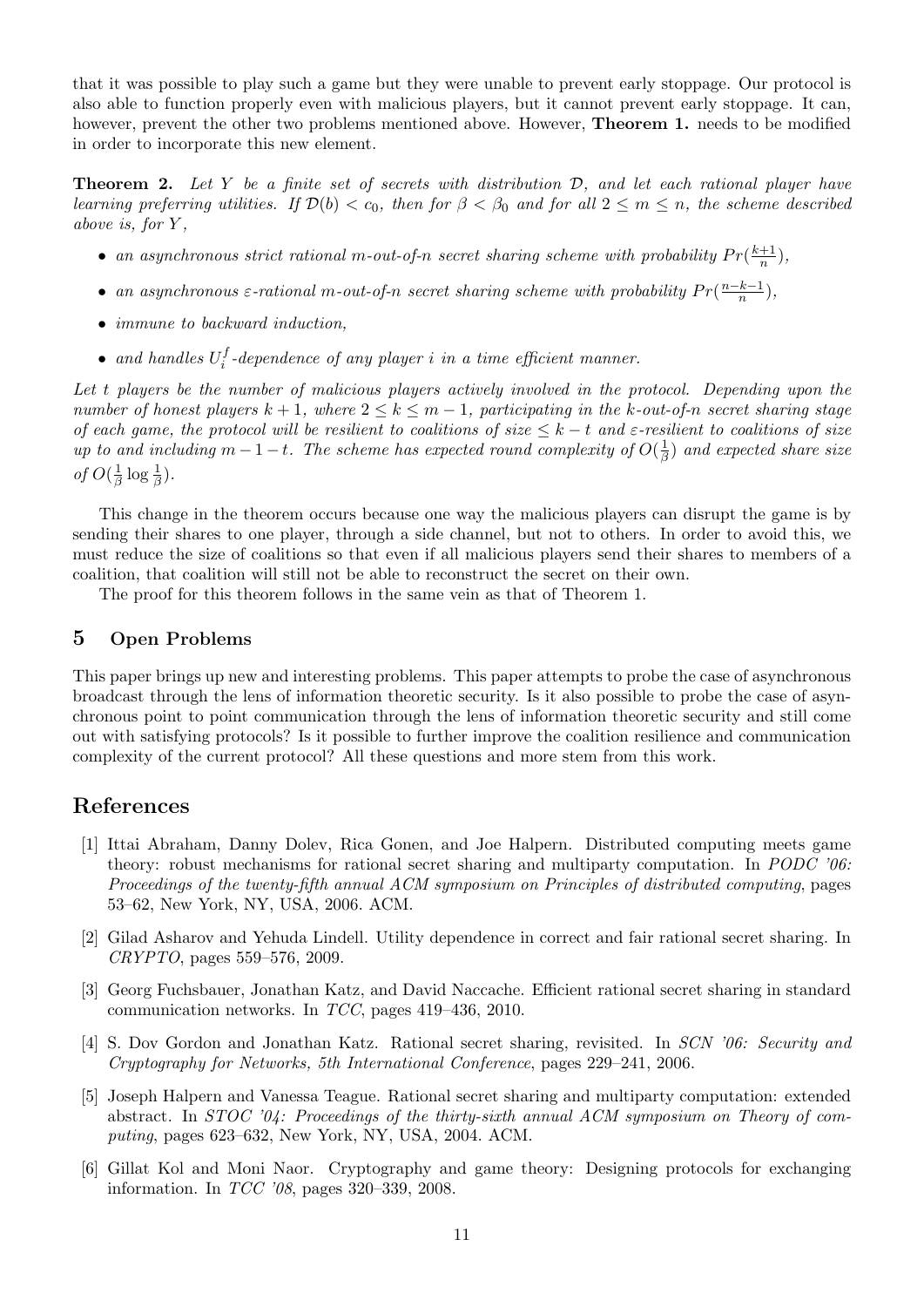- [7] Gillat Kol and Moni Naor. Games for exchanging information. In STOC '08: Proceedings of the 40th annual ACM symposium on Theory of computing, pages 423–432, New York, NY, USA, 2008. ACM.
- [8] Anna Lysyanskaya and Nikos Triandopoulos. Rationality and adversarial behavior in multi-party computation. In CRYPTO, pages 180–197, 2006.
- [9] Shaik Maleka, Amjed Shareef, and C. Pandu Rangan. The deterministic protocol for rational secret sharing. In SSN '08: The 4th International Workshop on Security in Systems and Networks, pages 1–7, 2008.
- [10] Shaik Maleka, Amjed Shareef, and C. Pandu Rangan. Rational secret sharing with repeated games. In ISPEC '08: Information Security Practice and Experience, 4th International Conference, Sydney, Australia, pages 334–346, 2008.
- [11] Silvio Micali and Abhi Shelat. Purely rational secret sharing (extended abstract). In TCC '09, pages 54–71, 2009.
- [12] Shien Jin Ong, David C. Parkes, Alon Rosen, and Salil P. Vadhan. Fairness with an honest minority and a rational majority. Available from http://people.seas.harvard.edu/ salil/research/Fairnessabs.html, April 2007.
- [13] Shien Jin Ong, David C. Parkes, Alon Rosen, and Salil P. Vadhan. Fairness with an honest minority and a rational majority. In TCC, pages 36–53, 2009.
- [14] A. Shamir. How to share a secret. Commun. ACM, 22:612–613, 1979.

## A Proof of Case 2 (Player i's share has not ended)

The following is the proof as to why any player  $i$  is better off following the prescribed strategy when her share has not ended, i.e.  $1 \le t \le s_i$ , as long as  $\beta < \beta_0$ . This proof is taken from Kol and Naor's paper [7] as the proof for case 2 under the 4th point for the proof of Theorem 5.2. The proof has been tweaked to suit the interests of the protocol in the current paper.

We denote by *true<sub>-game-prob* the probability that the current game is the true game, given the player's</sub> share and transcript of moves thus far. The idea now is to prove that *true game prob* is a very small value. Intuitively, if a player is near the end of her share, then she believes she has the short share, and if the end of her share is still far far away, then she assumes that she is the long player and thus any future game could be the true game.

#### Claim 1. true\_game\_prob  $\leq \frac{z*n*\beta}{1-\beta}$  $1-\beta$

**Proof of Claim 1.** The only parameters viewed by player  $i$  that are relevant when determining whether the current game is the true game are: the number of the current game,  $t$ , player  $i$ 's share size,  $s_i$ , and the current unmasked possible secret  $y_t$  (player i learned this secret after the  $t - 1<sup>th</sup>$  game. The other values viewed by player i are independent of the secret and its revelation time. Assume that  $s_i = k$  ( $k > t$ ),  $y_t = a$ , and that player  $i_0$  is the one with the short share.

$$
true\_\ngame\_\npropto = Pr(l = t | l \geq t \land y_t = a \land s_i = k)
$$
\n
$$
= \frac{Pr(l = t \land y_t = a \land s_i = k)}{Pr(l \geq t \land y_t = a \land s_i = k)}
$$
\n
$$
= \frac{Pr(i \neq i_0 \land l = t \land y_t = a \land s_i = k)}{Pr(i = i_0 \land l \geq t \land y_t = a \land s_i = k) + Pr(i \neq i_0 \land l \geq t \land y_t = a \land s_i = k)}
$$

We now calculate the individual values of the numerator and denominator of the last fraction. Recall that if t is the true game  $(t = l)$  then  $y_t = y$ , where y is the real secret, otherwise  $y_t = r_t$  for a randomly chosen  $r_t \in Y$ .

The term in the numerator:

$$
Pr(i \neq i_0 \land l = t \land y_t = a \land s_i = k)
$$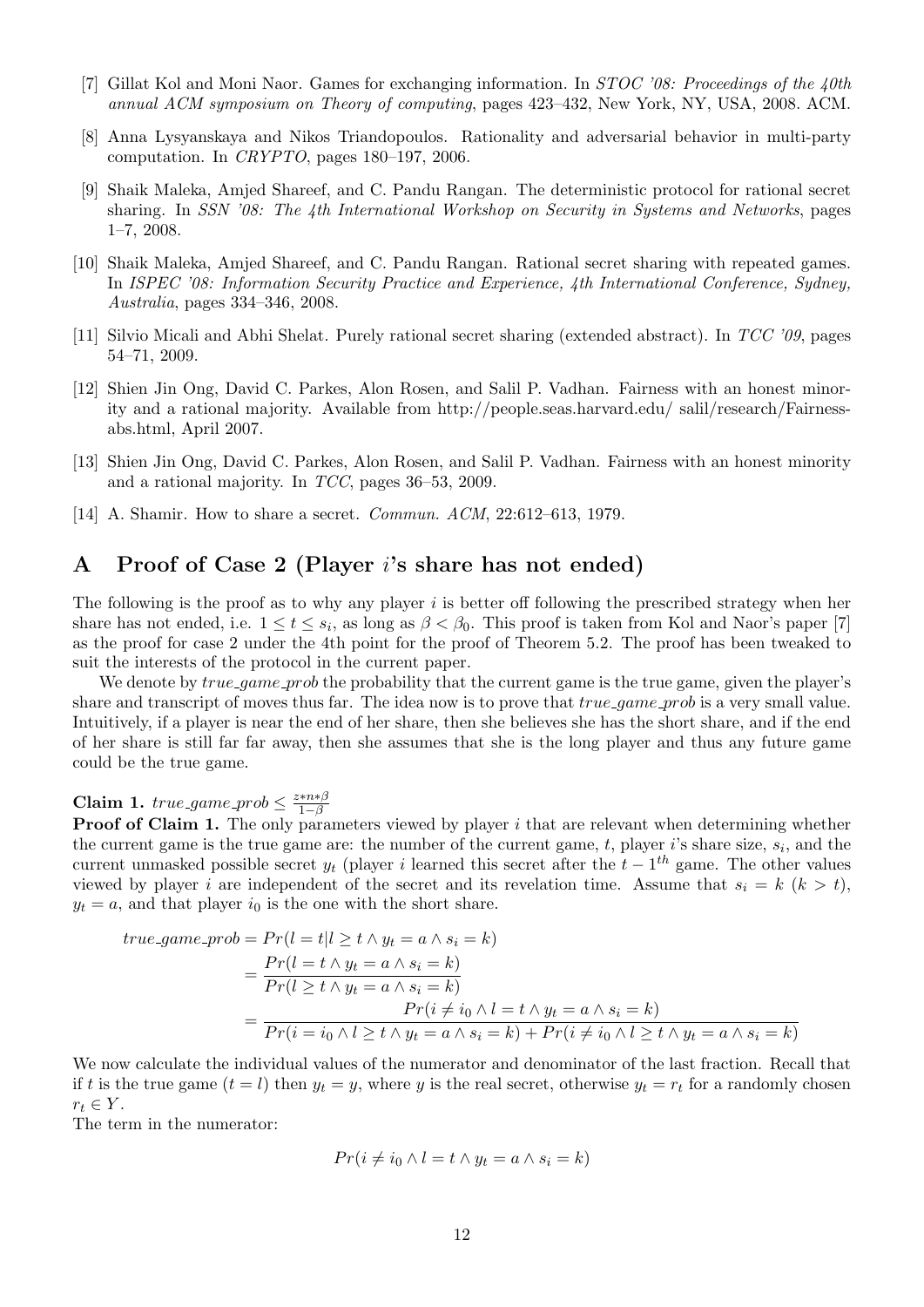$$
= Pr(i \neq i_0) * Pr(l = t) * Pr(y = a) * Pr(d = k - t + 1)
$$
  
=  $\frac{n-1}{n} * \beta * (1 - \beta)^{t-1} * D(a) * \beta * (1 - \beta)^{k-t}$   
=  $\frac{n-1}{n} * D(a) * \beta^2 * (1 - \beta)^{k-1}$ 

The first term in the denominator:

$$
Pr(i = i_0 \land l \geq t \land y_t = a \land s_i = k)
$$

$$
= Pr(i = i0) * Pr(rt = a) * Pr(l = k + 1)
$$
  
=  $\frac{1}{n} * \frac{1}{z} * \beta * (1 - \beta)^{k}$ 

The second term in the denominator:

$$
Pr(i \neq i_0 \land l \geq t \land y_t = a \land s_i = k)
$$

$$
= Pr(i \neq i_0) * Pr(r_t = a) * \sum_{j=t+1}^{k} Pr(l = j) * Pr(d = k - j + 1)
$$

 $(t$  is not the true game) +

$$
Pr(i \neq i_0) * Pr(y = a) * Pr(l = t) * Pr(d = k - t + 1)
$$

(t is the true game)

$$
= \frac{n-1}{n} * \frac{1}{z} * \sum_{j=t+1}^{k} \beta * (1-\beta)^{j-1} * \beta * (1-\beta)^{k-j} +
$$
  

$$
\frac{n-1}{n} * \mathcal{D}(a) * \beta * (1-\beta)^{t-1} * \beta * (1-\beta)^{k-t}
$$
  

$$
= \frac{n-1}{n} * \beta^{2} * (1-\beta)^{k-1} * \left(\frac{1}{z} * (k-t) + \mathcal{D}(a)\right)
$$

Therefore,

$$
\begin{split} true\text{-}game\text{-}prob &= \frac{\frac{n-1}{n} * \mathcal{D}(a) * \beta^2 * (1-\beta)^{k-1}}{\frac{1}{n} * \frac{1}{z} * \beta * (1-\beta)^k + \frac{n-1}{n} * \beta^2 * (1-\beta)^{k-1} * (\frac{1}{z} * (k-t) + \mathcal{D}(a))} \\ &= \frac{(n-1) * \mathcal{D}(a) * \beta}{\frac{1}{z} * (1-\beta) + (n-1) * \beta * (\frac{1}{z} * (k-t) + \mathcal{D}(a))} \\ &\leq \frac{z * n * \beta}{(1-\beta)} \end{split}
$$

After completing some number of games in her share, the distribution over the secrets for player  $i$  may have changed. Let us call this new distribution  $\mathcal{D}'$ .  $\mathcal{D}'$  differs from  $\mathcal D$  because when the current unmasked secret is  $y_t$ , the probability of  $y_t$  being the real secret increases. Corresponding to this new distribution,

 $\blacklozenge$